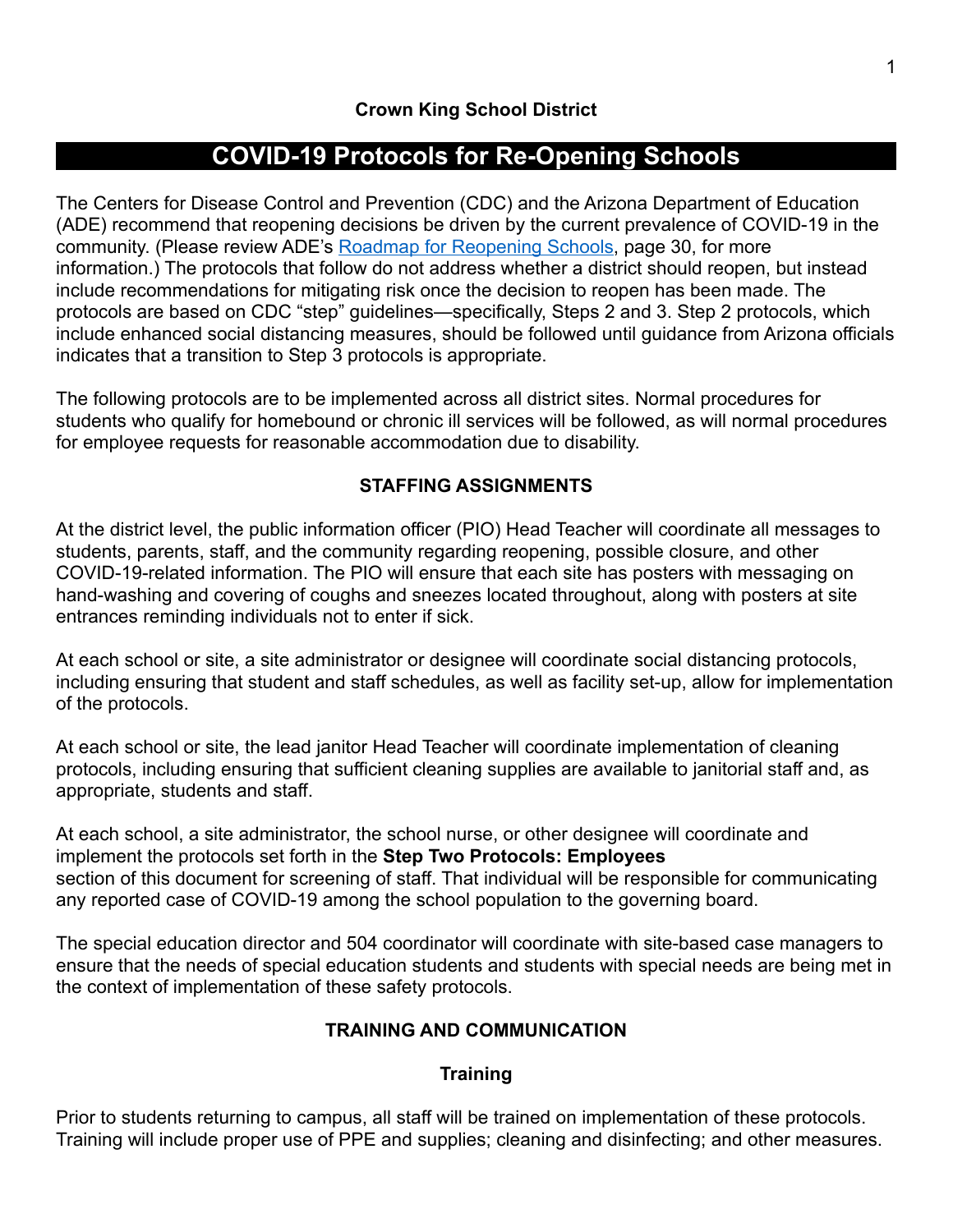## **Communication**

Prior to students returning to campus, parents will be sent a copy (or directed to review a copy on the district or school website) of the portions of these protocols that relate to students and visitors. As part of this process, the district will send communication to all parents that outlines the symptoms for which parents must screen each morning, as well as the expectation that students will not be sent to school if they are exhibiting any symptoms. The district will require a signed acknowledgement from parents regarding these protocols.

The Head Teacher is the designated COVID-19 point of contact. This person will be responsible for answering parent questions regarding implementation of COVID-19 protocols.

## **STEP 2 PROTOCOLS: STUDENTS ON CAMPUS**

Step 2 protocols are established based on community monitoring that reveals low levels of community spread of COVID-19. These practices are put in place as part of a general scale-up of operations.

## **Daily Health Screenings**

#### At home

Inform students and parents that students must not come to school if they exhibit any of the following symptoms:

- fever of 100.4 degrees or higher, or chills;
- shortness of breath or difficulty breathing;
- muscle aches:
- sore throat:
- headache;
- fatigue;
- congestion or runny nose;
- cough;
- vomiting;
- diarrhea; or
- new loss of taste or smell.

Also, inform parents via registration documents, on the school website, and via email reminders that they should screen students for the above symptoms each morning, should self-report symptoms, and must keep students at home if any symptoms are present. Assure parents that students will have the opportunity to make up work missed due to symptoms of COVID-19.

#### At school

Upon arrival at school, each student will proceed directly to the classroom.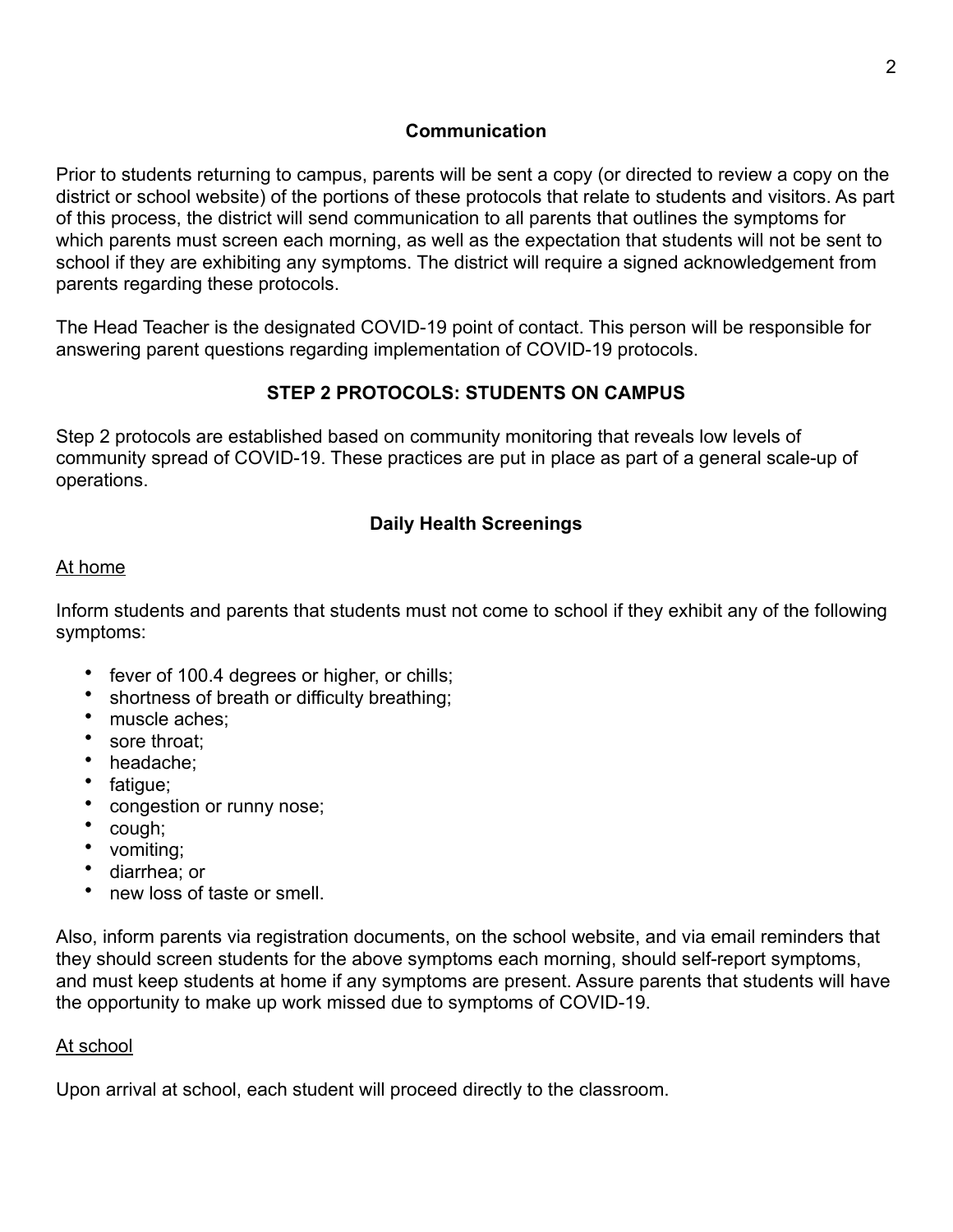A staff member will visually check each student for symptoms. Any student with visible symptoms of runny nose, cough, shortness of breath, or vomiting, will be taken to the health office. Parents may be contacted for pick-up with the following exceptions:

- If the student has a runny nose and the teacher/aide observes that there are no other symptoms, the teacher/aide will contact the parent to inquire as to whether the student has had any other symptoms or there have been any COVID-19 exposures in the home. If not, the student may return to class.
- If the student has health information on file that confirms a diagnosis of asthma or other respiratory condition and the teacher/aide observes that there are no other symptoms, the nurse/health aide will contact the parent to inquire as to whether the student has had any other symptoms or there have been any COVID-19 exposures in the home. If not, the student may return to class.

## **Enhanced Social Distancing**

#### Basic social distancing practices

Have staff members educate and remind students regularly to maintain at least 6 feet of distance between individuals at all times possible.

Where possible, have students remain with the same groupings and the same staff throughout the day. Consider reducing class sizes as much as possible within the constraints of the number of students enrolled and the physical layout of the school.

Convert non-instructional activity spaces to classrooms if the school site has sufficient teachers to staff those converted classrooms.

#### [Additional social distancing practices](https://content.acsa.org/coronavirus-in-ca-schools/acsa-school-reopening-report-may-2020) (see also [this link\)](https://content.acsa.org/coronavirus-in-ca-schools/acsa-school-reopening-report-may-2020)

*Staggered school attendance*. If it becomes necessary due to increased enrollment, assign students to specific attendance schedules, with the remainder of instructional time to be completed through distance learning. Provide each student with the same amount of in-person and distance learning time unless distance learning is not necessary to ensure enhanced social distancing practices in that student's classroom, or an IEP team has determined that the student's least restrictive environment is home instruction placement.

If it becomes necessary due to increased enrollment, implement staggered drop-off times so that not all students arrive on campus at the same time. Stagger pick-up times similarly. School administrators should determine the staggered arrival and pick-up times in a way that best meets the individual school's needs and reduces the number of students in common areas at the same time.

#### *Classroom layout*.

If necessary, mark classroom floors with adhesive tape to indicate where individual desks/workspaces will be located.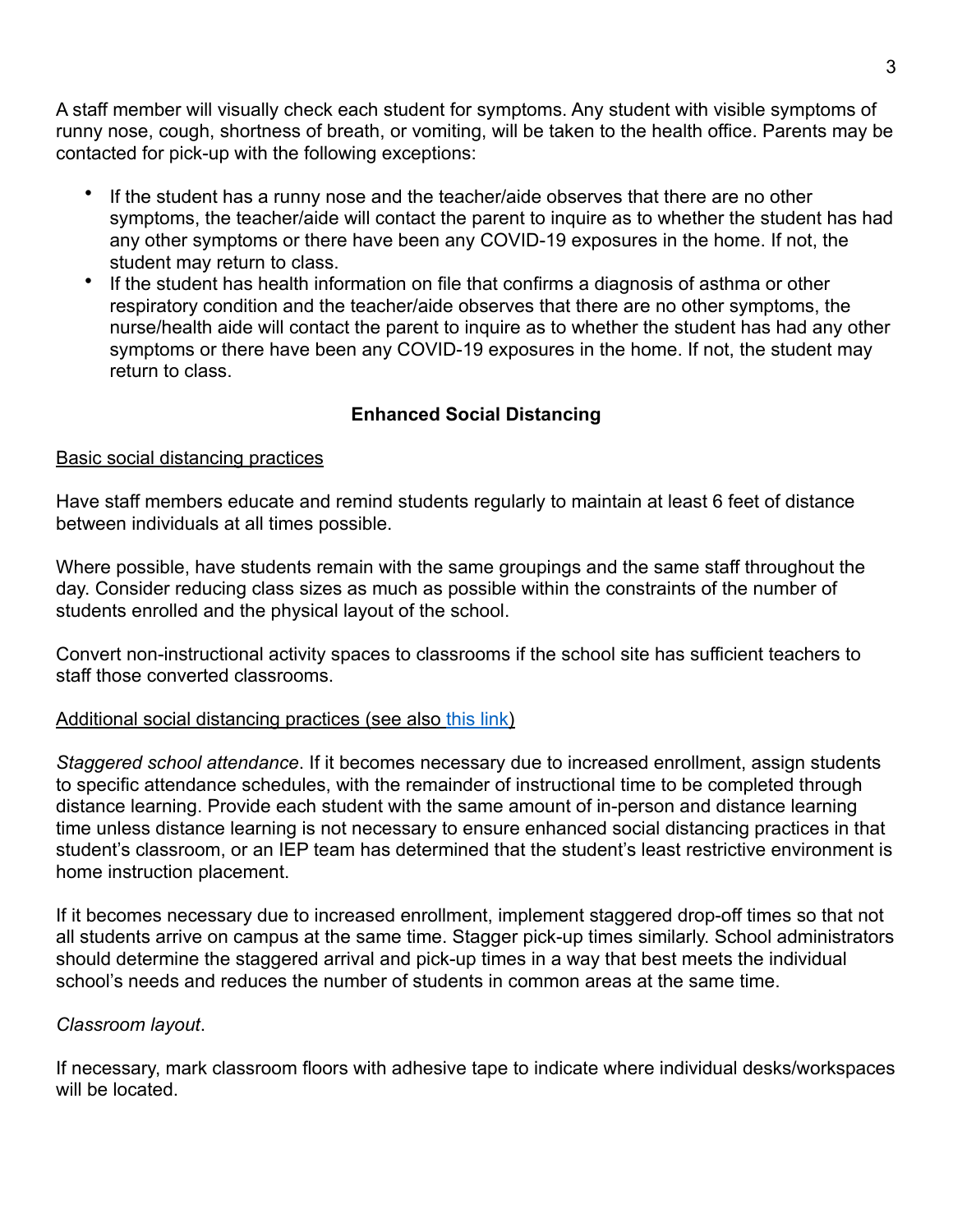Position desks 6 feet apart unless that spacing is not possible due to the size of the classroom and the number of students assigned to it. If desks cannot be positioned 6 feet apart, consider requiring cloth face coverings, unless a health condition prohibits this.

Position desks to face the same direction rather than facing each other. Do not use large tables for groups of students unless this is the only option. If this is the case, the district may consider requiring cloth face coverings.

Do not permit students to be physically grouped to work together. Instead, encourage teachers to use technology to facilitate group work and group learning where appropriate for the age, subject, and capabilities of the students.

*Communal spaces*. Guidelines for specific communal spaces are given below.

## Playgrounds:

If enrollment increases, allow no more than one class at a time on playground equipment. Assign classes a specific time slot, with time slots to be scheduled such that there is sufficient time between classroom use that playground equipment can be disinfected before the next group uses it. Encourage teachers to be creative in employing techniques to maintain social distancing during unstructured time. Finally, require teachers and students to wash their hands following activities.

## Lunch:

- All lunches are brought from home and eaten in the classroom.
- Prohibit students from sharing lunch items with one another.
- If a student has food allergies, convene a 504 team to discuss appropriate accommodations.

*Bathrooms.* Permit one student at a time to enter bathroom. Display poster reminding students of proper handwashing techniques.

## **Hand Washing**

Require all students to wash their hands with soap and water for at least 20 seconds, or use hand sanitizer with at least 60% alcohol at the following times:

- upon arrival at school (use hand sanitizer if there is no sink in the classroom),
- after being outside for physical activity,
- before and after lunch,
- prior to leaving school for home, and
- after sneezing, coughing, or blowing nose.

## **Cloth Face Coverings**

Require students and staff to wear cloth face coverings, subject to the health condition exception stated below,\* when physical space does not allow for maintenance of 6 feet of space between individuals. Students will not be required to wear cloth face coverings during physical activities and when social distancing is maintainable, though they may voluntarily wear face coverings at any time.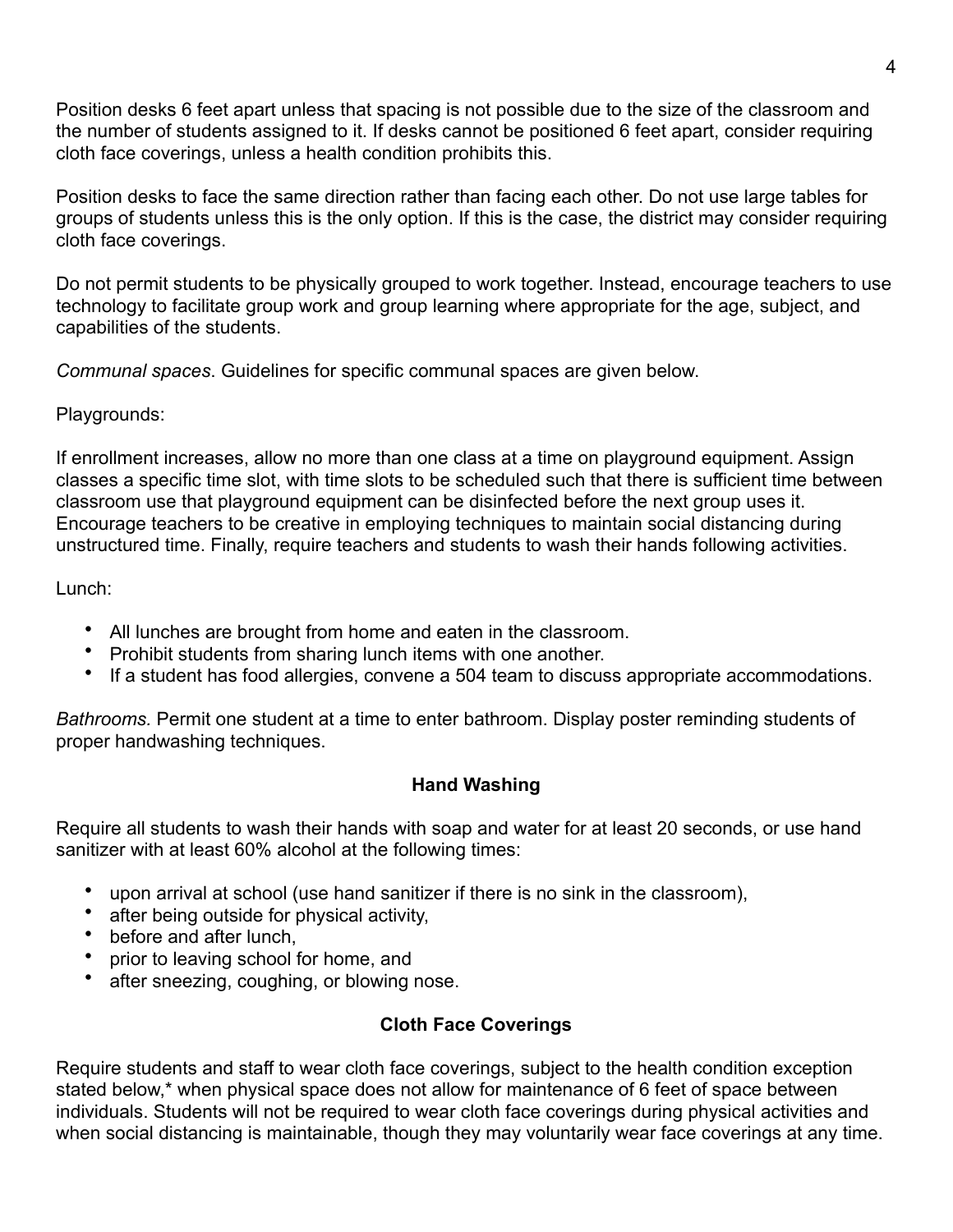\*Any student who has difficulty breathing or who is incapable of physically removing the face covering on his/her own will not wear cloth face coverings, and alternate methods of protection will be discussed by parents and staff.

Students may bring their own cloth face coverings to and from school. When feasible, schools should also have a supply of face coverings available to provide students who cannot afford or do not have their own. Districts should provide instructions at the beginning of the school year regarding how to wash face coverings and how often.

Note: Cloth face coverings are designed to protect other individuals rather than the individual wearing the covering. Accordingly, the greater number of students wearing cloth face coverings, the greater the overall transmission mitigation that will be achieved.

## **Student Belongings/Materials**

Students will keep belongings at their desks.

Do not permit sharing of school supplies among students. If a school supply or piece of equipment must be shared by students (for instance, a pencil sharpener or blocks/toys), have a staff member wipe down the item with disinfectant after each use.

## **Trips and Activities**

Field trips will be canceled. Have teachers use virtual learning opportunities (such as virtual tours of museums) to enhance students' educational experiences.

Large-scale school events such as "Back to School Night" or fall carnivals will be cancelled or reconfigured in order to maintain social distancing. Small-scale activities like parent-teacher conferences may take place over the phone or other electronic means. Other extracurricular activities will be cancelled unless the activity can be conducted in compliance with the protocols in this document.

## **Specialized Classes**

Some classes, such as science labs, choir, band, PE, and others, may require alternative lesson plans to limit contact and the sharing of supplies, and to reduce the spread of respiratory droplets.

## **STEP 2 PROTOCOLS: EMPLOYEES**

Step 2 protocols are established based on community monitoring that reveals low levels of community spread of COVID-19. These practices are put in place as part of a general scale-up of operations.

## **Exposure Assessment and PPE**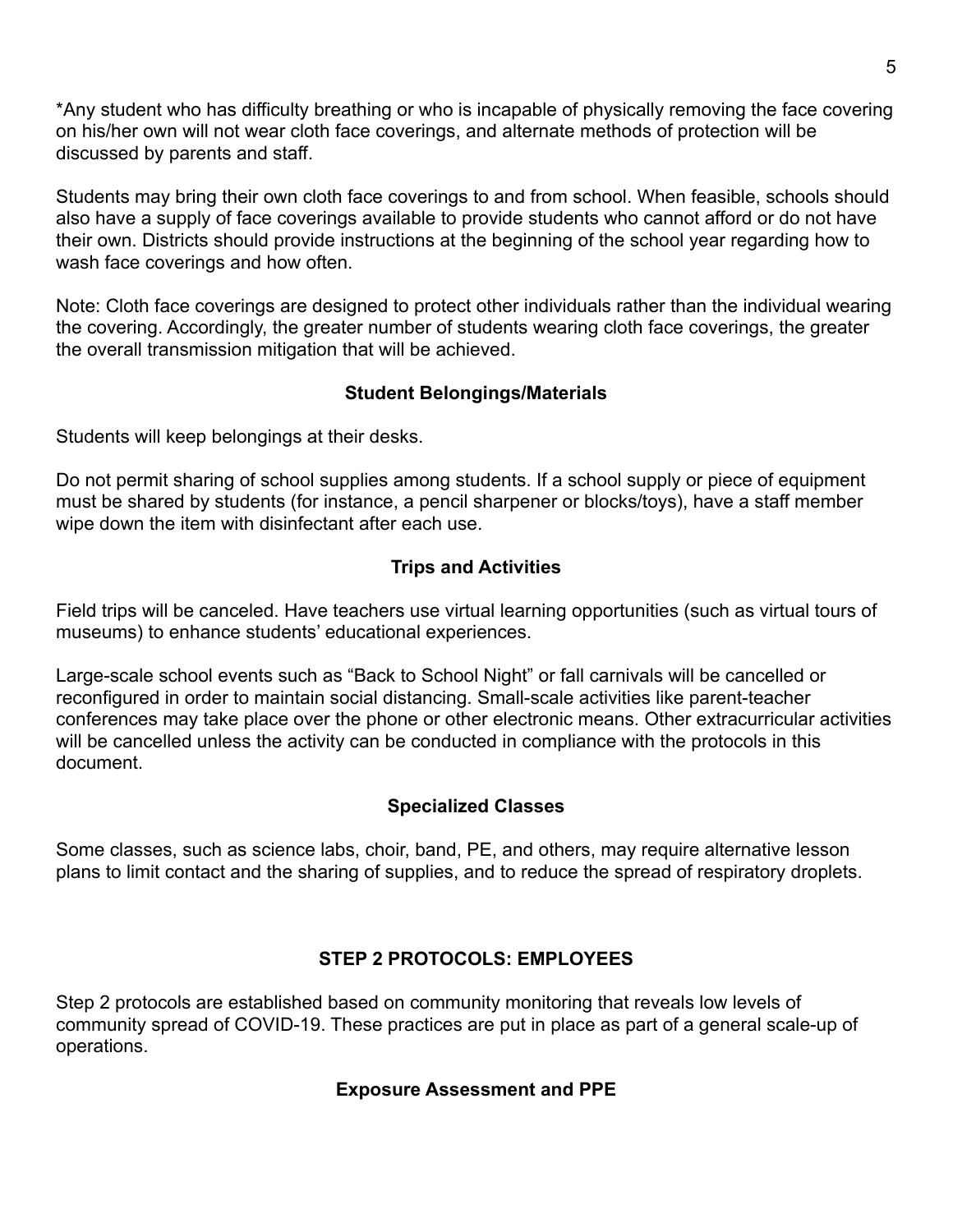Prior to allowing employees to report to work, district administration, in conjunction with relevant site supervisors and department supervisors, must assess each work site to determine whether PPE is necessary for specific positions in order to limit the spread of COVID-19. If a position is determined to require PPE, provide the PPE to staff at no cost and train staff on its correct use.

## **Visitors to School**

Limit nonessential visitors and volunteers at school. Do not use parent volunteers in the classroom during the COVID-19 health crisis.

## **Daily Screening**

Do not allow employees to work onsite if they exhibit any of the following symptoms:

- fever of 100.4 and higher or chills,
- shortness of breath or difficulty breathing,
- muscle aches,
- sore throat.
- headache,
- fatigue,
- congestion or runny nose,
- cough,
- vomiting,
- diarrhea, or
- new loss of taste or smell.

#### Additionally:

Have each employee take his/her temperature at home prior to arriving at work. When the employee arrives at work, have the employee check in with the designated on-site staff person, maintaining at least 6 feet of distance and verbally confirming that their temperature was less than 100.4 degrees when they left home and that they do not have any of the symptoms listed above.

#### **Handwashing**

Require employees to wash their hands with soap and water for at least 20 seconds, or use hand sanitizer with at least 60% alcohol at the following times, at minimum:

- upon arrival at school;
- after being outside for student physical activity;
- before and after lunch:
- after sneezing, coughing, or blowing nose; and
- after physical contact with other staff or students.

## **Enhanced Social Distancing**

Require employees to maintain a distance of at least 6 feet between individuals at all times, unless this is not physically possible or, for a student's safety, less space is required. If a situation arises that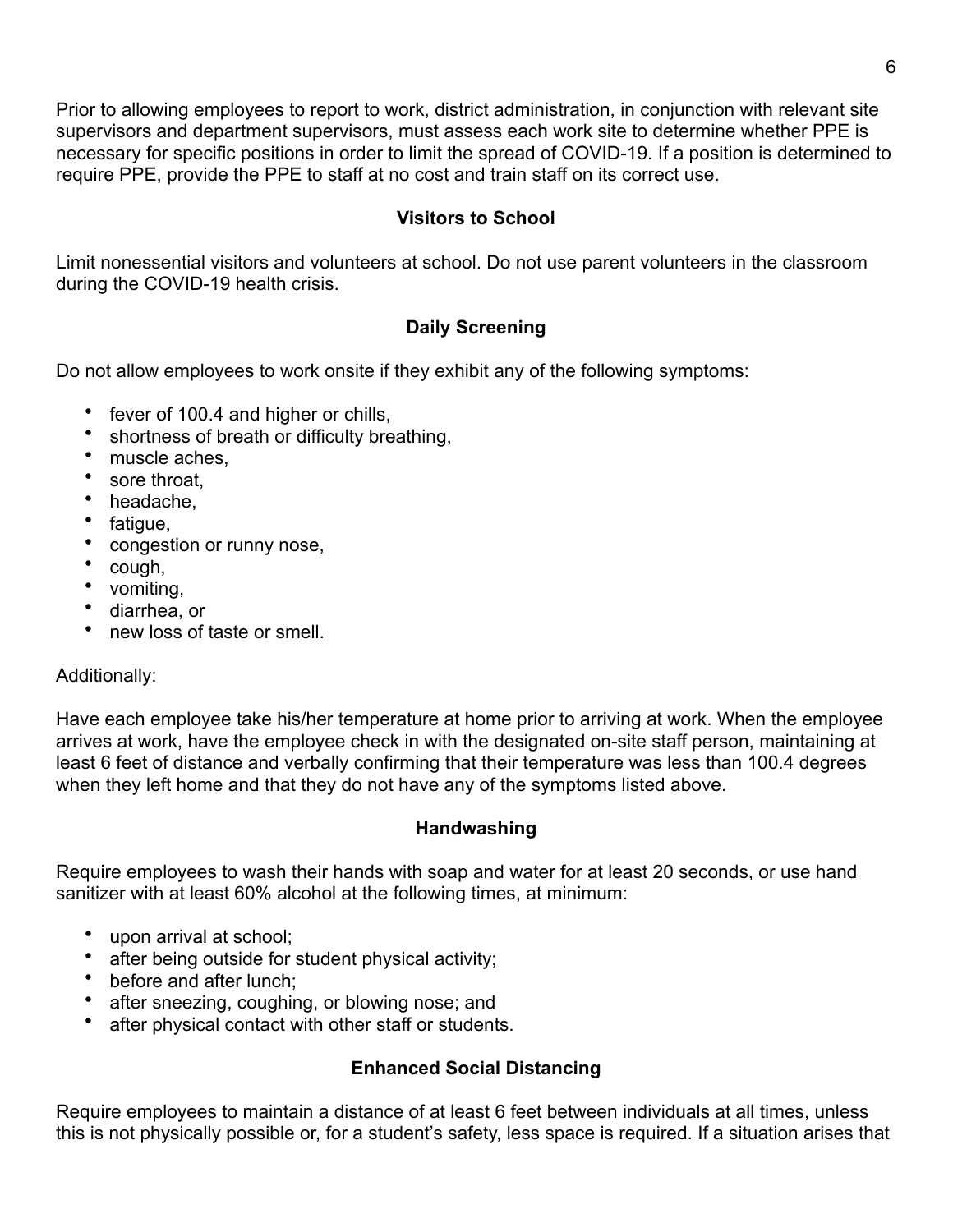requires a staff member to touch a student or another staff member (for instance, if a student requires toileting help, is having a physical emergency, or requires a two-person restraint), have the staff member resume social distancing as soon as safely possible, wash their hands, and disinfect any surfaces they touched.

## **Cloth Face Coverings**

Require staff members to wear cloth face coverings when physical layout does not allow for maintenance of 6 feet of space between individuals, unless they cannot do so for health reasons. In these cases, have employees notify their supervisor and discuss strategies for reducing employee interactions with students or staff and other options for maintaining safety protocols. Have employees contact the district's ADA coordinator or their direct supervisor to request a reasonable accommodation and begin the interactive process if they cannot safely wear a face covering. Permit staff members to remove face coverings if the staff member is alone in his/her work area.

Note: Wearing cloth face coverings does not replace the need to maintain social distancing of at least 6 feet whenever possible.

## **Cleaning and Disinfecting**

Arrange for daily cleaning and disinfecting of all frequently touched surfaces in work areas, such as door handles, sink handles, drinking fountains, desks, and learning tools. The playground, sports equipment, and any other shared items (if they are being used) must be cleaned between uses by groups of students.

Inform staff that they are expected to clean and disinfect workspaces when they arrive at work and just before leaving work.

## **STEP 3 PROTOCOLS: STUDENTS ON CAMPUS**

#### **Introduction**

Step 3 protocols are established based on community monitoring that reveals even lower levels of community spread of COVID-19 than in Step 2. Consult with local health officials for guidance. When a district, or a specific school site, progresses to Step 3, the Step 2 protocols should remain in place with the following exceptions:

#### **Social Distancing**

#### Introduction

Social distancing protocols may be relaxed somewhat during Step 3. Staff members should continue to educate and regularly remind students to maintain 6 feet of distance between individuals at all times possible. However, increased social interaction among classes is permissible.

Note: Nonessential visitors and volunteers at school may continue to be prohibited. If volunteers and visitors to school are permitted, they should be limited in number and must agree to adhere to the district's social distancing and other protocols.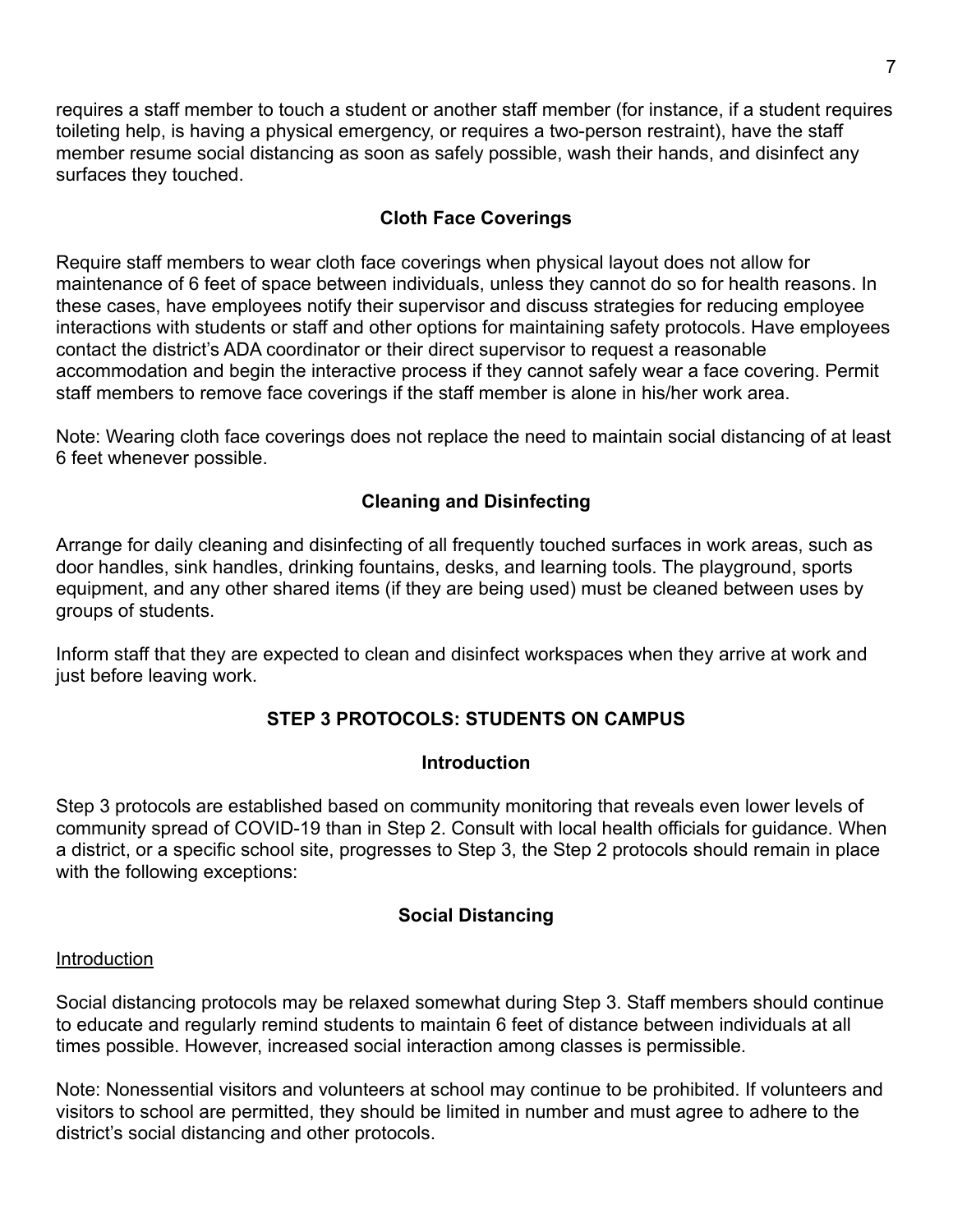#### Drop-off/Pick-up procedures

If schools adopted staggered drop-off and pick-up times with specific time slots assigned to families, they may revert to a single drop-off/pick-up window for all families. If schools adopted a drop-off/pickup process with a prohibition on parents getting out of the car, this may be lifted.

#### Communal spaces

*Playgrounds.* Permit classes to have staggered use time on playground equipment. Assign no more than two classes to a specific time slot, and schedule time slots such that there is sufficient time between classroom use for disinfection of the playground equipment.

*Lunch:* Lunch will remain the same.

#### **Trips and Activities**

Field trips that can comply with the protocols in this document will be permitted *only* if the area to be visited is at a Step 3 of community mitigation. Teachers should continue to use virtual learning opportunities (such as virtual tours of museums) to enhance students' educational experiences.

## **PROCEDURES FOR COVID-19 SYMPTOMS OR A POSITIVE TEST**

If a person becomes sick with COVID-19 symptoms or reports a positive COVID-19 test, the procedures listed below should be followed:

- 1. Immediately report the situation to Head Teacher ONLY. Confidentiality must be maintained to the greatest extent possible.
- 2. If an employee develops COVID-19 symptoms at work, separate the employee from all other students, staff, or visitors, then make arrangements to send the employee home in a safe manner. If the employee is able to self-transport, have the employee leave the site. If the employee is not able to safely self-transport, contact a family member, friend, or other method of transport to get the employee home or to a health care provider. If the employee appears to be in medical distress, call 911.
- 3. If a student develops COVID-19 symptoms at school, separate the student from all other students and staff, with the exception of one staff member to supervise the student. Have this staff member wear PPE or a cloth face covering and maintain a distance of at least 6 feet from the student at all times, unless there is an emergency. Immediately notify a parent or emergency contact to pick up the student, and call 911 if the student appears to be in medical distress.
- 4. Close off any areas that were exposed to the symptomatic employee or student for a prolonged period. Wait 24 hours before cleaning and disinfecting those areas. During that time, if feasible, open windows or outside doors to increase air circulation. After 24 hours, thoroughly clean and disinfect all surfaces in the area, per [CDC guidelines](https://www.cdc.gov/coronavirus/2019-ncov/community/organizations/cleaning-disinfection.html).